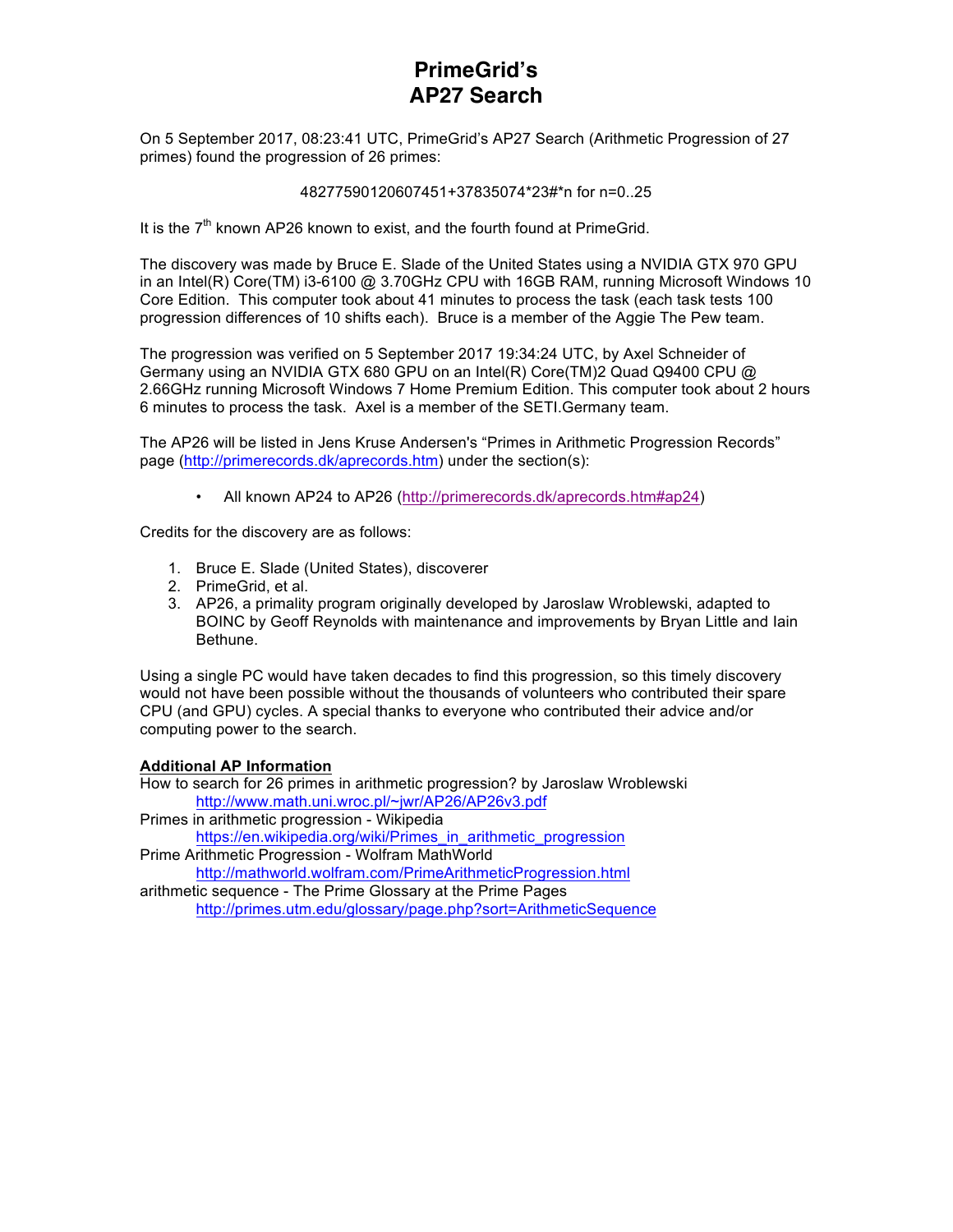## **PrimeGrid's AP27 Search**

#### The 26 terms of the AP26

48277590120607451+37835074\*23#\*n for n=0..25

23#=2\*3\*5\*7\*11\*13\*17\*19\*23=223092870

48277590120607451+37835074\*223092870\*0=48277590120607451 48277590120607451+37835074\*223092870\*1=56718325365929831 48277590120607451+37835074\*223092870\*2=65159060611252211 48277590120607451+37835074\*223092870\*3=73599795856574591 48277590120607451+37835074\*223092870\*4=82040531101896971 48277590120607451+37835074\*223092870\*5=90481266347219351 48277590120607451+37835074\*223092870\*6=98922001592541731 48277590120607451+37835074\*223092870\*7=107362736837864111 48277590120607451+37835074\*223092870\*8=115803472083186491 48277590120607451+37835074\*223092870\*9=124244207328508871 48277590120607451+37835074\*223092870\*10=132684942573831251 48277590120607451+37835074\*223092870\*11=141125677819153631 48277590120607451+37835074\*223092870\*12=149566413064476011 48277590120607451+37835074\*223092870\*13=158007148309798391 48277590120607451+37835074\*223092870\*14=166447883555120771 48277590120607451+37835074\*223092870\*15=174888618800443151 48277590120607451+37835074\*223092870\*16=183329354045765531 48277590120607451+37835074\*223092870\*17=191770089291087911 48277590120607451+37835074\*223092870\*18=200210824536410291 48277590120607451+37835074\*223092870\*19=208651559781732671 48277590120607451+37835074\*223092870\*20=217092295027055051 48277590120607451+37835074\*223092870\*21=225533030272377431 48277590120607451+37835074\*223092870\*22=233973765517699811 48277590120607451+37835074\*223092870\*23=242414500763022191 48277590120607451+37835074\*223092870\*24=250855236008344571 48277590120607451+37835074\*223092870\*25=259295971253666951